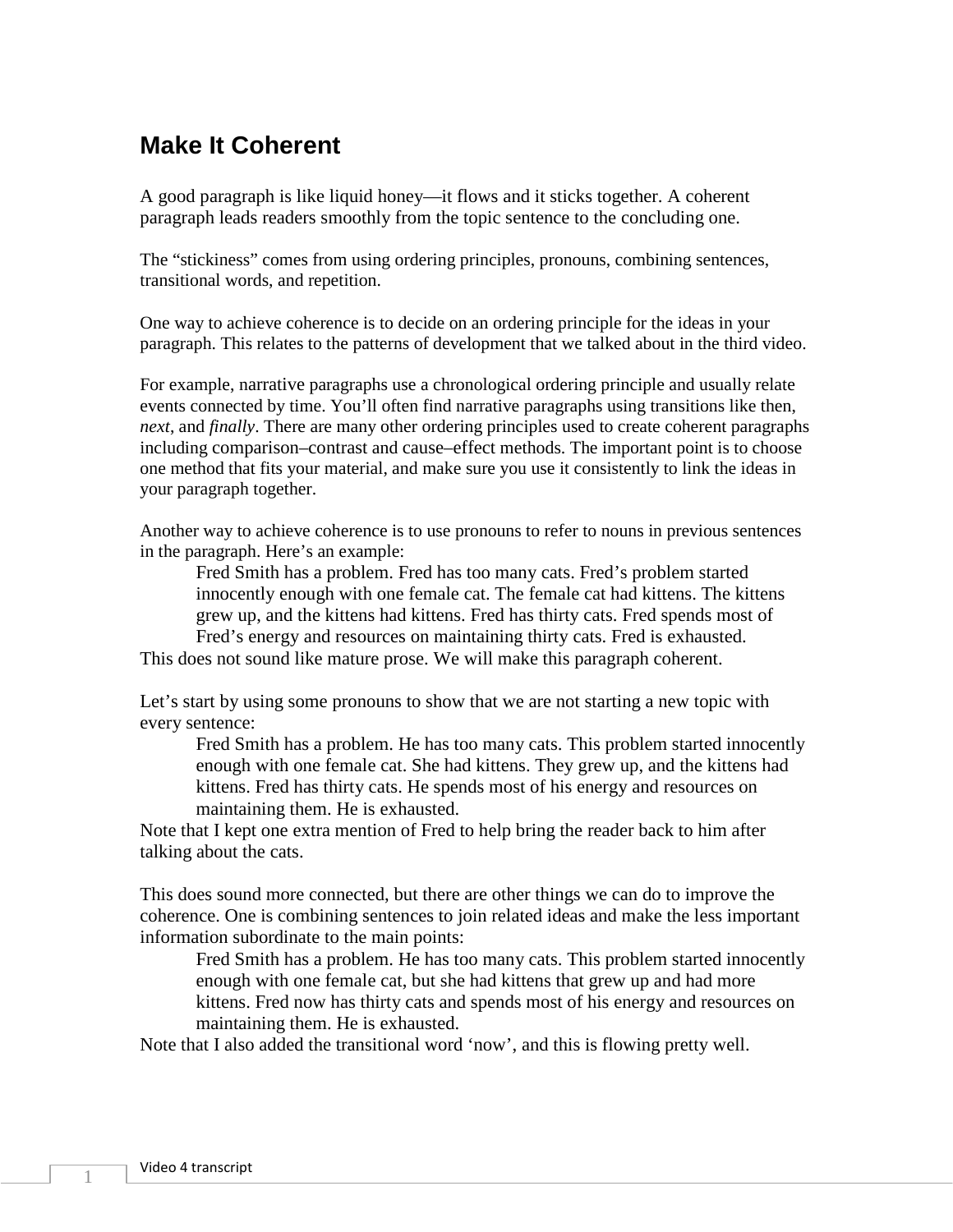A word of caution about using pronouns: make sure it is clear what noun the pronoun is pointing to, called the *antecedent*, or you could cause more confusion than coherence. Consider this example:

Turnbull chooses words that could be found in any newspaper. Like a newspaper writer, he writes it so most readers at a grade nine level could read it. They are also at most, one or two syllables. It makes this very readable and informal, and they create a nice style.

## Confusing, no?

Let's look at the first two sentences. Here, it is clear that Turnbull's work is being compared to that of a newspaper writer, but it's not clear what noun "it" refers to. The noun could be *newspaper*, but then it sounds like Turnbull is writing a newspaper article, which is probably not what the writer intended. A simple edit creates coherence by eliminating the unclear pronoun reference:

Turnbull chooses words that could be found in any newspaper. Like a newspaper reporter, he writes to make his work readable at a grade nine level*.*

Now let's tackle the rest.

We now have to reestablish that 'they' refers to the antecedent 'words. Let's try moving the antecedent closer to its pronoun:

Like a newspaper reporter, Turnbull writes to make his work readable at a grade nine level. He chooses words that could be found in any newspaper. They are at most one or two syllables. It makes this very readable and informal, and they create a nice style.

We don't need the 'also' or the comma. 'It' seems to be referring to using short words, and 'this' to Turnbull's writing, but I don't like having to stop and figure this out. Let's try combining some ideas:

Like a newspaper reporter, Turnbull writes to make his work readable at a grade nine level. He chooses words of one or two syllables at most that could be found in any newspaper. This creates a very readable and informal style.

I like this better. We've linked each pronoun reference to a clear antecedent, and we have combined ideas to reduce the work it takes to understand the paragraph.

I hope that these examples also showed you that much of what writers refer to by the general term 'style' can be developed by systematically applying coherence principles.

Great writers may be born, but you can become a very good writer with effort, and no writer becomes great or good without a lot of practice. So don't be easily discouraged.